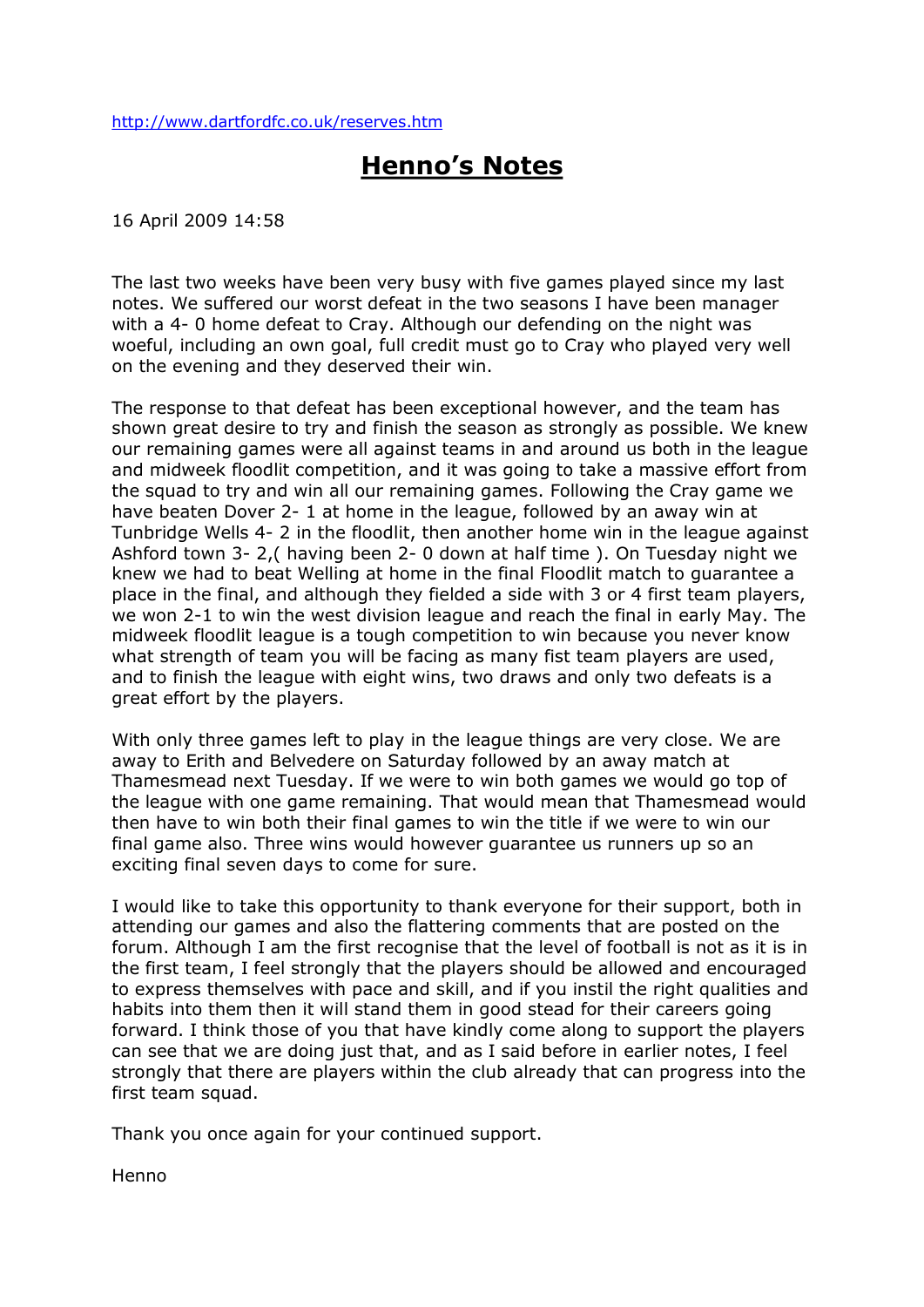#### 26 March 2009 13:15

I must start by apologising for the lack of notes recently but where I seem to be involved on Monday's, Tuesday's, Thursday's and Saturday's, together with my day job, the notes have not been kept up to date, sorry! I worked out the other day that I have registered over seventy players this season which includes our three under eighteen teams who have been involved in our games, players that have come down from the first team, together with my own squad of players. The reserves is like no other team in the club, you are not working with the same squad of sixteen or so players week in and week out, at the moment I am averaging four to five personnel changes for every game we have played recently. With this in mind we have shown remarkable consistency in our performances week after week, regardless of these changes, and we have maintained a very high standard to our manner and style of play. To have only conceded only fifteen goals in our sixteen league matches so far shows great desire and discipline, allowing us a platform to impose our game on opponents. With only one goal conceded in our last five games, producing four wins and a draw, the team is playing with great confidence.

We are reaching an exciting end to the season. With six league games to go we are currently in third place. With only two points between six teams and with us due to play all those teams around us, starting next week with Cray at home on Tuesday evening followed by Dover at home on the Saturday, it promises to be an interesting final six weeks. In the midweek floodlit competition we moved back to the top of our division on Tuesday following our 2 - 0 win away to VCD. If we win our final two games we will top our division and play a final in early May against the other division winners which would be a nice final game of the season to be involved in.

The objective of the reserves as we all know is to support the first team and I feel we have done this with players like Sean, Husain Isa, Kieran Dingri, Robert Whitnell, James Taylor, Jason Ward, Deren, Danny Baigent and Robert Bartley all having been involved within the first team squad this season. This has afforded opportunities for players like Karl Dent, Connor Heffernan, Adam Molloy and Danny Crouch to come in from the younger squads and they have shown great maturity in their play. Having asked them to express themselves and be confident in their own abilities they have been a pleasure to manage and they have out played far more experienced opponents showing no fear or regard for reputations or physical intimidation.

I hope you can attend and support the reserves when possible in the final weeks ahead as we try and continue to develop players already within the club. Maybe the future success of the club is from players already amongst us.....I think so anyway!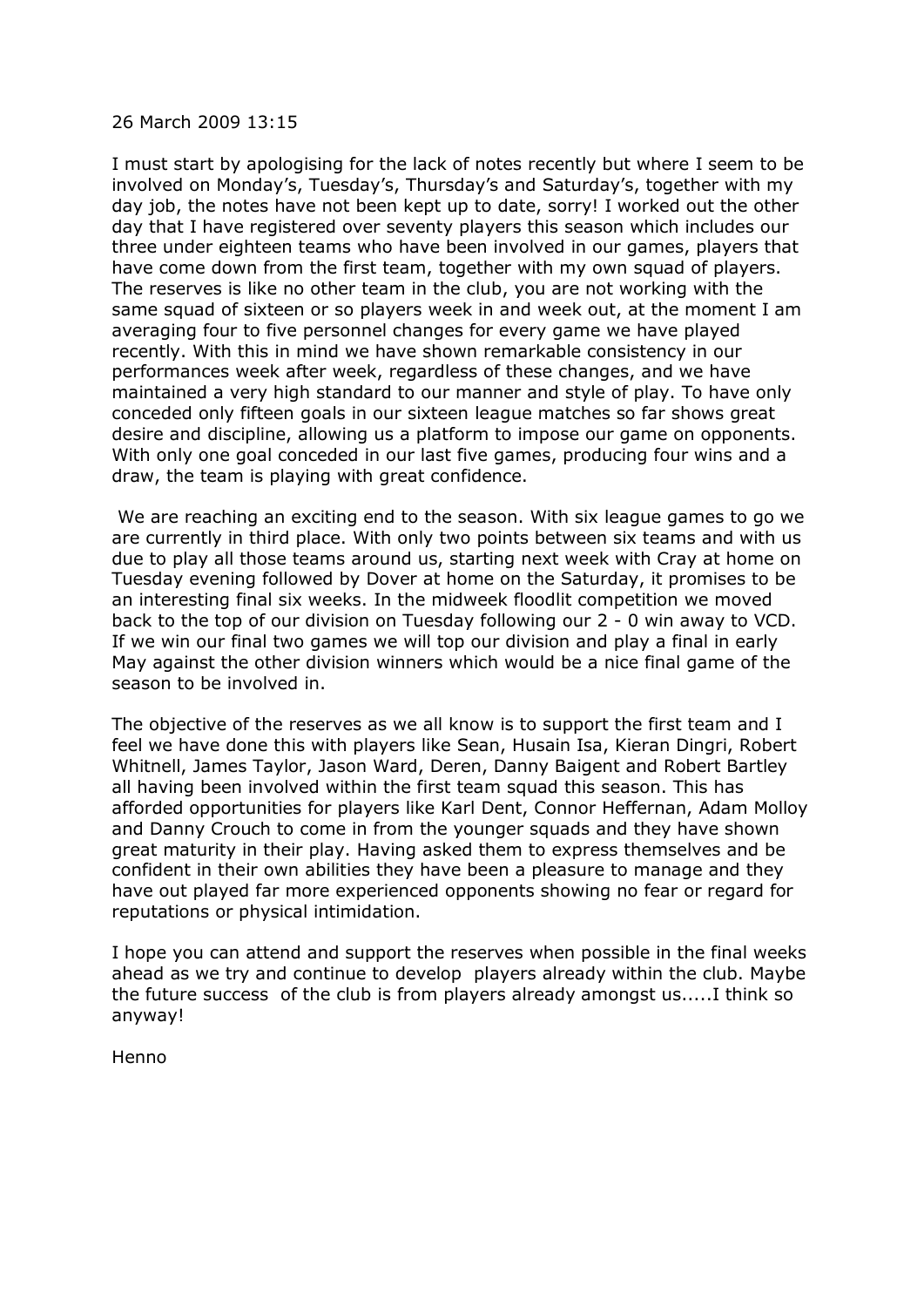## 28 December 2008 20:32

I am pleased to report that since my last notes the success and progress of the reserve team has continued. On the pitch we have now won our last six games in a row, which has seen us move up the table, progress through to the quarter final of the league cup, and also retain top position in the midweek league competition. We have also won the Molten Boot award from the Kent League for being the highest scorers during November.

I am also delighted with the progress of a number of my players who have started to feature for the first team during the last few weeks. Sean has impressed everyone in the way he has stepped up and fitted into the first team. He has been patient and waited for his opportunity, and in the eighteen months he has been with the club he has learnt and improved as a player. This progress gives others the belief that they too can push through from the reserves.

Robert Bartley, Danny Baigent, Husyain Isa, Kiran Dingri and James Taylor have also featured in the last few weeks and are pushing hard for further first team opportunities. I have recently signed Jason Ward, a player I have been chasing since our pre season trials, very talented, with Ryman Premier experience, who did not sign at the time as he was offered good money elsewhere, but has since returned and scored two goals in his recent impressive debut. Another player who has also returned is Robert Whitnell. Having produced outstanding performances during pre season, Robert returned to America to complete his four year scholarship. Now home, Robert has come back to the club to also try and push through and feature for the first team and was on the bench last week at Canvey.

Wishing you all a happy new year,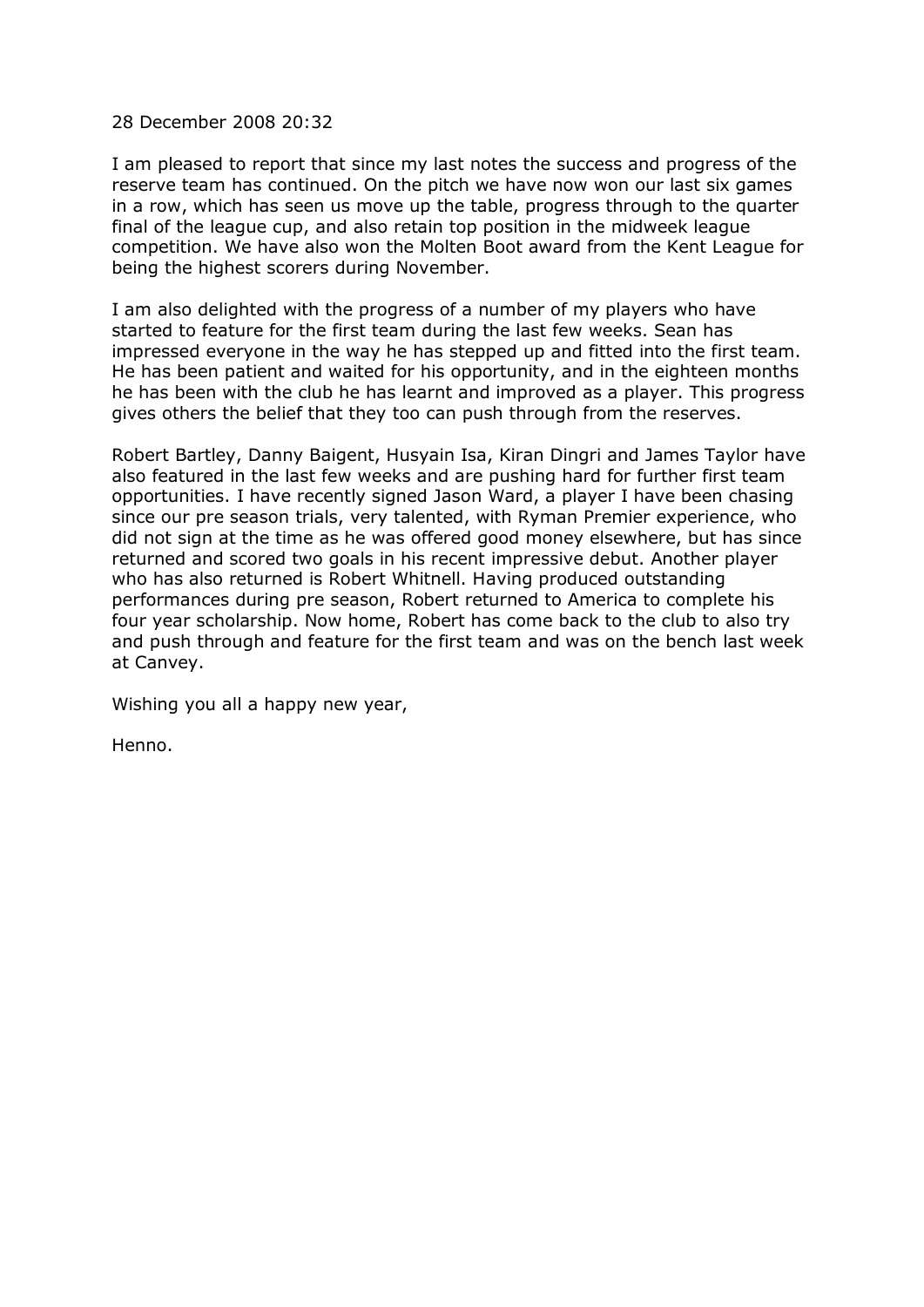Sat 22/11/2008 20:41

Since my last notes we have played four games and I am delighted to report that we have won all four, scoring thirteen and conceding only three.

I mentioned before how frustrating things had been in previous games but at last we have been rewarded for our efforts in term of results, but also we have played some very attractive football along the way.

In the league cup we trailed one nil at home to Ramsgate, had a player sent off and yet with ten men went on to win 3-1.

Chatham away in the league we found ourselves 1-0 down at half time but turned things around in the second half, again winning 3-1.

In the floodlit trophy we faced the majority of the first team sent up by Tunbridge Wells who fancied a night at Princes Park rather than training, fell one behind then with great style and tremendous finishing went on to win 5-1.

Finally, our league game at home to Erith and Belvedere saw us run out 2-0 winners in what was a tough and bruising encounter.

When you consider we have had many senior players unavailable these last few weeks either through first team call ups, loans to other clubs, injuries and suspensions, it has given opportunities for others to step in and stake their claim for a permanent place which gives me, as manager, great problems to have when it comes to team selection.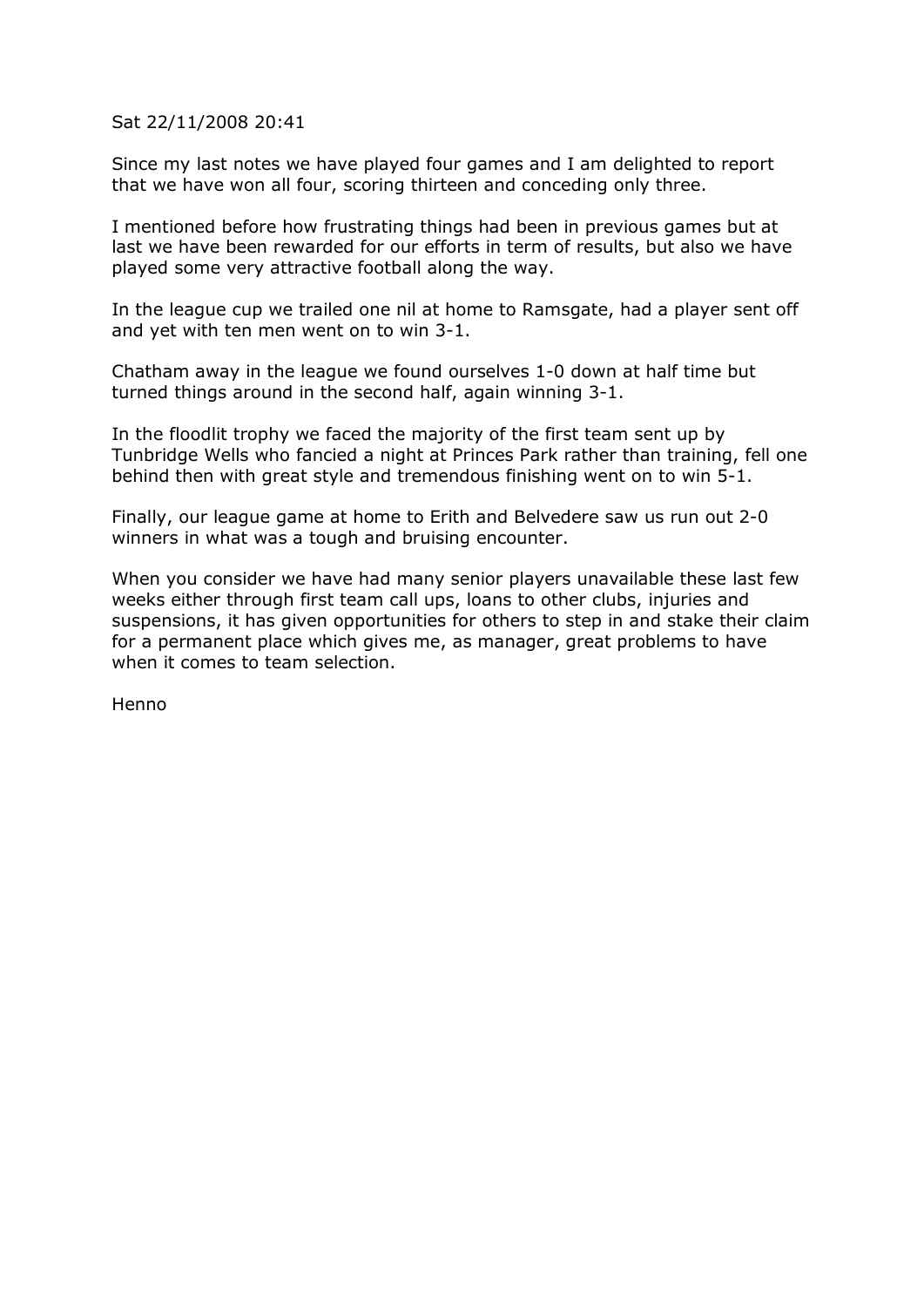## Sun 09/11/2008 21:08

The last four weeks have proved difficult and have probably been the most frustrating time as manager of the reserves since I took over. The performances we have put in have been decent, but the results have unfortunately not reflected what I think we have deserved. We lost 1-0 at home to Whitstable, a game we dominated, and then 1-0 away to Welling in the floodlit trophy, who were represented by a number of first team squad players. However last Saturday we beat Ramsgate 3-1 at home in the league cup, having had a player sent off after only thirty minutes when the score was 1-1. In between these games we had the pleasure of a journey away to Folkestone where the game was abandoned at half time due to a waterlogged pitch.

On the playing front my top scorer Ashley Dunkley tore his knee ligaments during the game with Whitstable and won't be available until Xmas at the earliest, with another forward, Reiss St. Hilaire, a long term injury also. My remaining forward, James Taylor, has joined Chatham on a month's loan, with the opportunity of first team football, giving him useful experience and hopefully Tony confidence that he is ready to make the step up to our first team should he need him.

Unfortunately two of my players are due to start thirty five day bans this month for red cards they have received, which in hindsight they both regret their actions, but the word I used earlier, frustration, got the better of them in the heat of the moment and I'm afraid with youth comes inexperience.

Therefore, all things considered, things haven't been dull, and while I may have spent the last month pulling chunks out of my hair at times, the good moments out weigh the bad every time.

Thanks for your support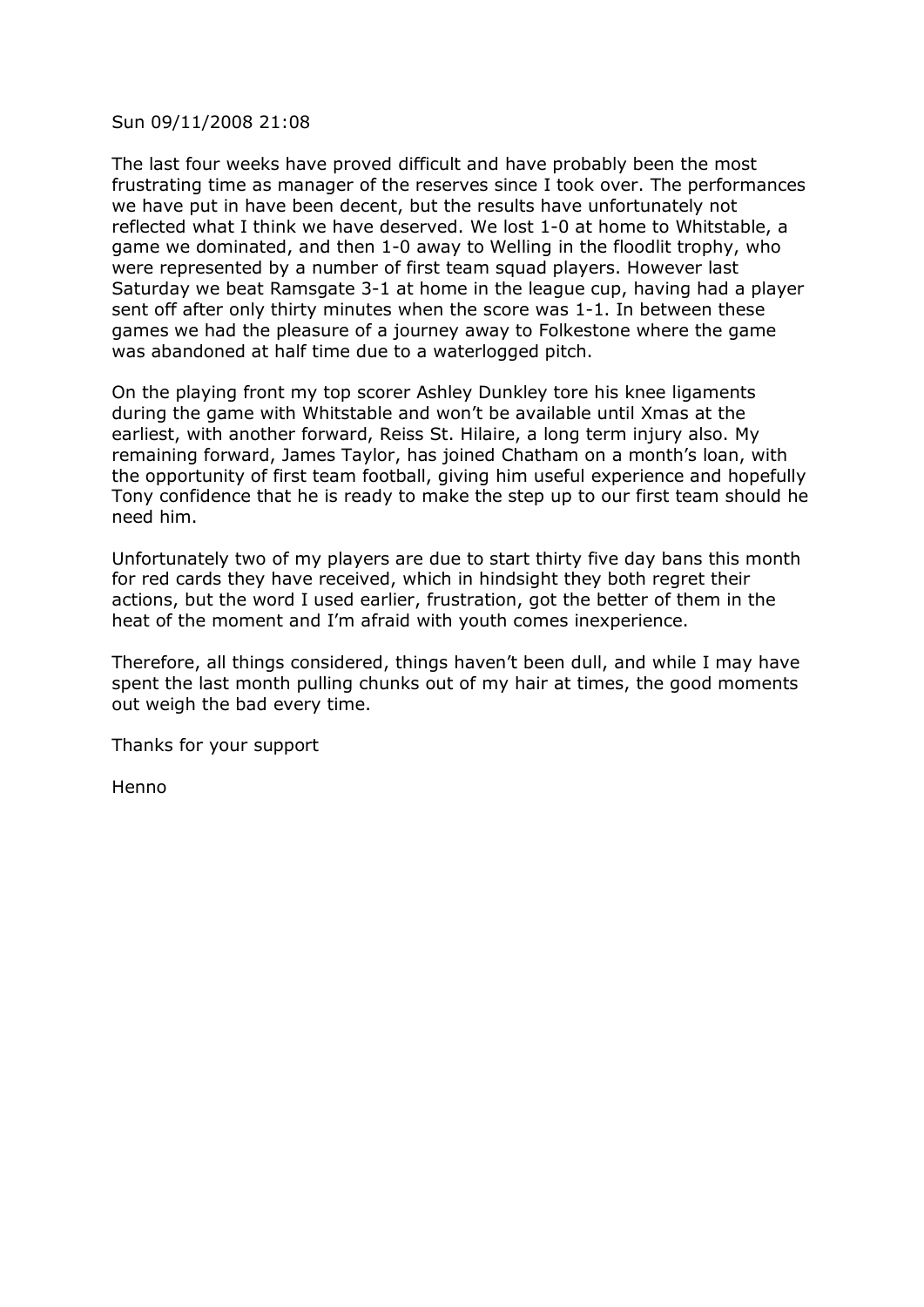## 23 October 2008 09:12

Looking back over the first eleven games of the season our record shows five wins, three draws, two defeats (both 3-2 away to the current two top teams), and a further draw after extra time which led to losing unfortunately on penalties. We have used during those games in excess of thirty different players, ranging from the under 18's, first team, squad players and trialists.

I think it is important to realise that the reserve team is like no other team within the club. Other teams have looked to add quality to what was already a good squad by adding maybe two or three additional players. As you are all aware we took a decision to release the majority of last year's successful team when we could have retained them on false promises, which has meant putting together almost a complete new squad. In our last two games for example, only one player featured in each match who played last year, therefore when I look at other teams who we have played so far this year and recognise most of their players from last season, I think the decision taken by the Dartford management team to start again with fresh players is the right one, giving the opportunity for many who might not have the chance to progress from within or through trials.

I am personally having to be more patient and understanding with players and the mistakes that have been happening, as we don't have the experience within the squad that we had last year, and I am trying to be constructive with any criticisms that I make. We are trying to play football in the right way and we are trying to install the right qualities and habits into the players, but with sometimes five or six personnel changes every game it isn't always going to be perfect and I hope that people watching the games are understanding of that fact.

Thank you to all of the supporters who have followed us in the last week especially, all the players and staff really appreciate it.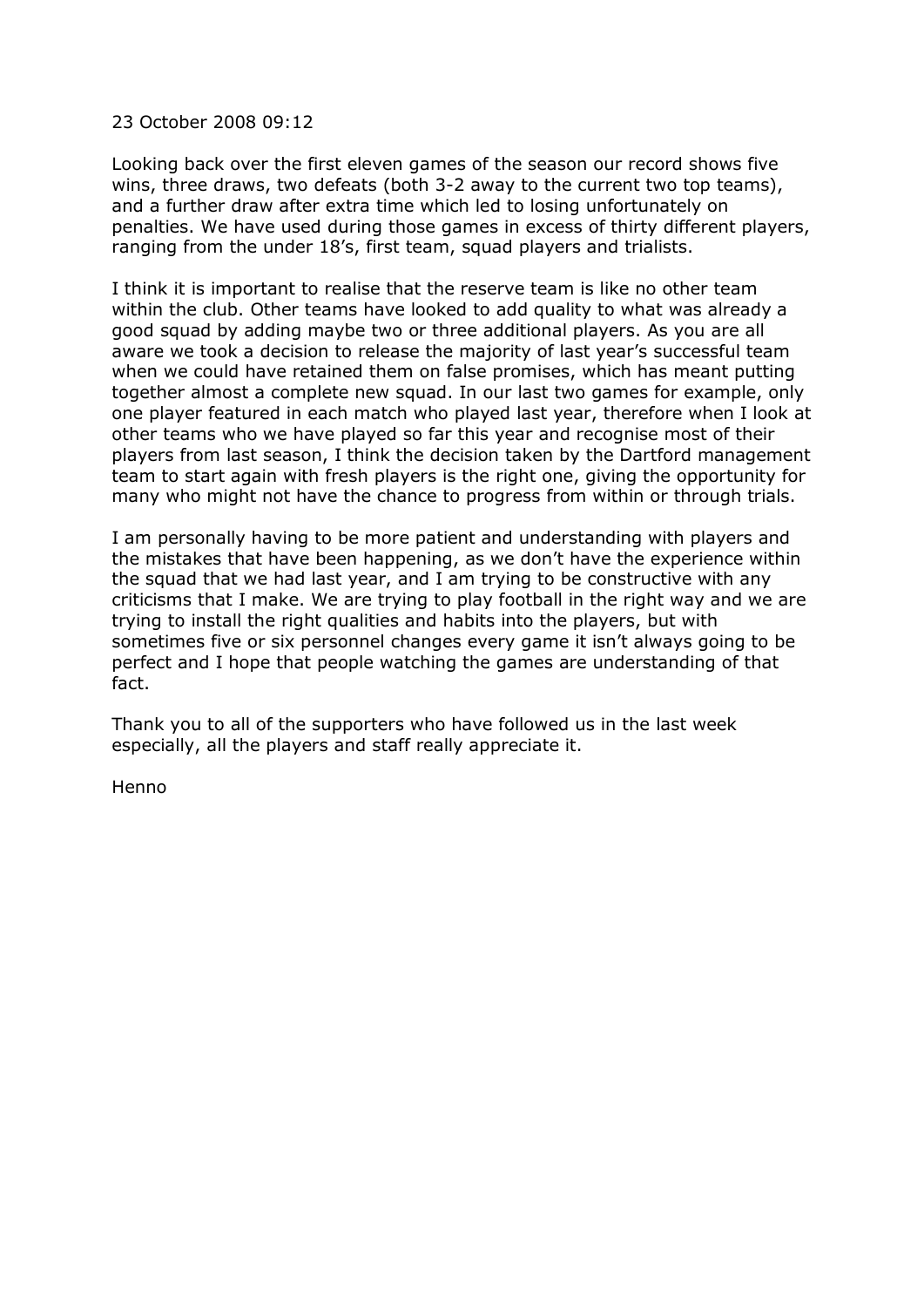#### 6 October 2008 16:16

Looking back over the last few weeks and the results achieved in that time, I am pleased with the progress made so far by what is still, a very new team. In our last six games we have won three and drawn three, although on Saturday our draw with Margate after extra time did lead to us losing on penalties. Having started the match without Sean Eferakho and James Taylor, both of whom were called into the first team squad , we unfortunately lost Danny Baigent at half time who went to hospital with a suspected broken bone in his wrist, then two further players with muscle injuries after an hour. We were already missing Luke Smith who watched the game on crutches as a result of an injury sustained from the week before at Maidstone, so in the circumstances, the players worked hard for the draw, and after two hours of football and I had no complaints afterwards although everyone was obviously disappointed to lose in the manner we did.

Steve and I have discussed at some length our targets for this year and we feel that this season we will be looking to use more players in the squad, and rotate the side more than we did last year, as we are keen to give as many players as possible the opportunity to show if they are capable of playing at this level, and beyond into the first team. This will mean that results will possibly suffer as the team will change from week to week, but we are prepared to sacrifice results in our aim to provide players of the required standard. This has been emphasized to the players and it is up to them to show us that they should be part of our squad and not waste the opportunity that they have been given. As I mentioned earlier, we now have James Taylor and Sean knocking on the first team door, with Deren pushing hard and improving all the time, Danny Baigent having sat on the bench in the F.A. cup, and also Danny Crouch not too far away. Therefore we can show that there are opportunities for those and others to progress from within the club, which is so important to the future success of Dartford FC, as I feel many supporters would love to see home grown talent go on to represent the club at first team level.

Thank you for your continued support.